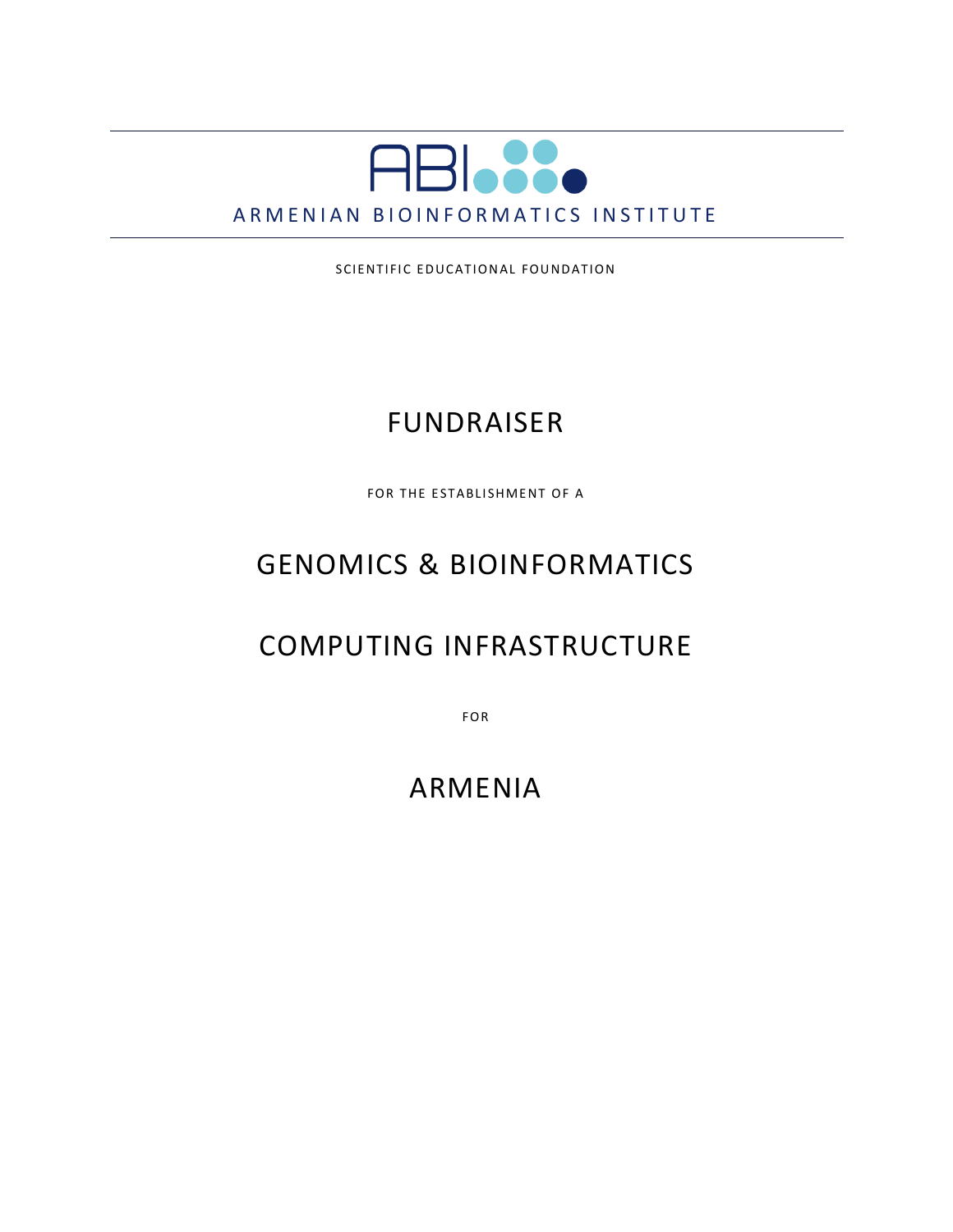### EXECUTIVE SUMMARY

Bioinformatics is a scientific discipline that encompasses all aspects of biological information acquisition, processing, storage, distribution, analysis, and interpretation. As data has become central to biology research, the need for bioinformaticians – scientists who handle these data – is becoming more and more critical. Naturally, activities setting up standards and capacity for biological big data collection, distribution and analysis are cornerstones for strategic developments and for shaping the future of biomedicine and biotechnology.

Conducting bioinformatics research requires extensive computing infrastructure: both in terms of hardware (large storage and computing capacity, fast read-write operations, large operational memory, and parallelization), as well as in terms of cloud access and software support. So far ABI has joined forces with IMB and IIAP institutes in Armenia to provide computing resources not only to researchers (>12) but also to students (>30). These resources, however, have reached their maximum usage capacity.

More and more students and researchers in various universities and institutes in Armenia, including ABI, require access to bioinformatics computing infrastructure. This underlies our aim to create unprecedented opportunities for bioinformaticians by setting up a computing infrastructure that will be used by students and scientists alike.

The proposed computing infrastructure will serve research and educational purposes and will support around 20 researchers and more than 40 students initially. For its implementation, we will obtain a hardware set-up with 128 cores, 48 TB hard drive storage, and 1TB of random access memory (with an opportunity for further expansion), as well as hire and train a system administrator to support cloud sharing and software/database setup specific for bioinformatics applications, in collaboration with our international partners.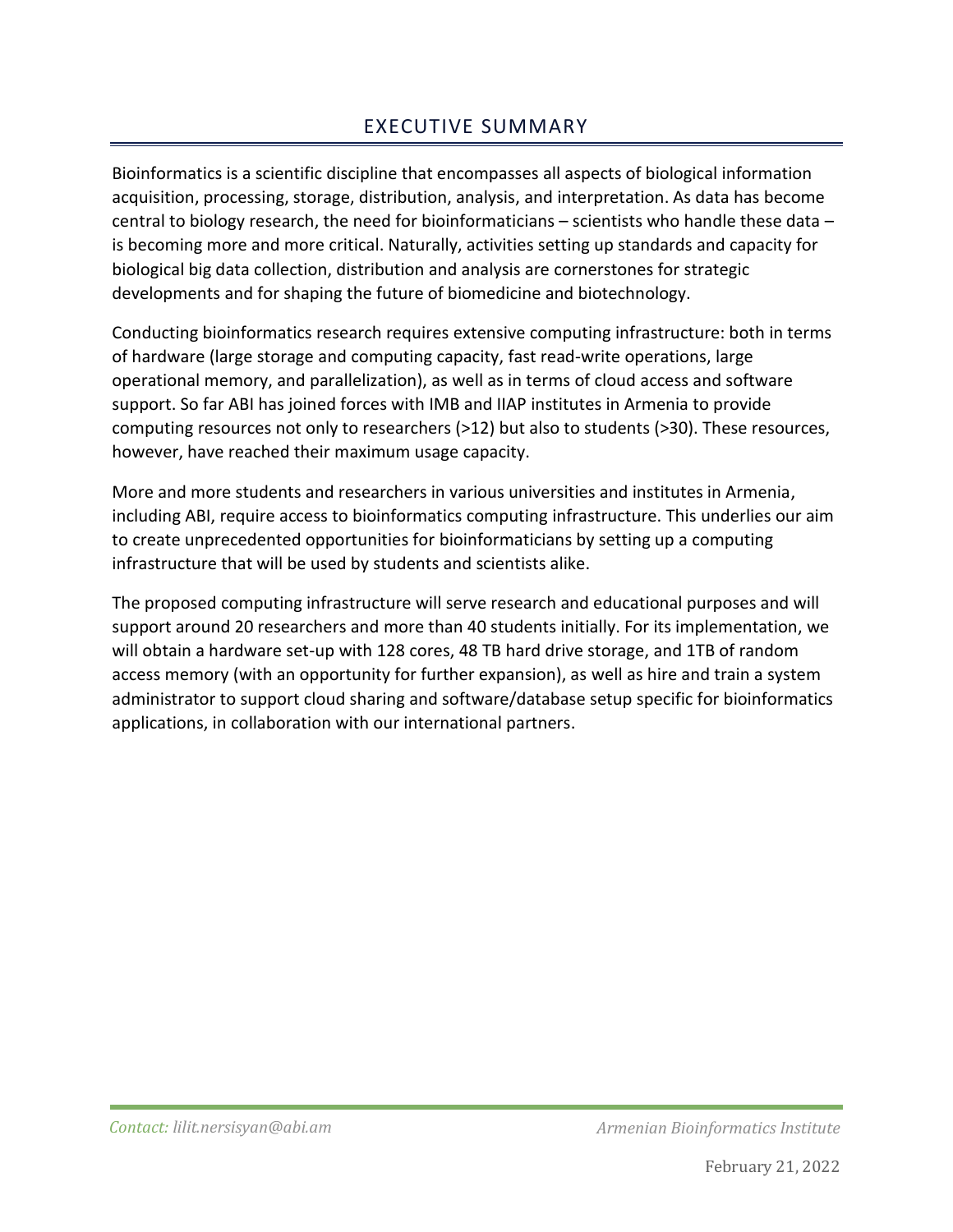### BIOINFORMATICS: WHY IS IT ESSENTIAL FOR ARMENIA?

Medicine, pharma, and biotech have largely been transformed into data-dependent ventures, where large-scale molecular, clinical, and population data are cornerstones of success. Technologies that have revolutionized bio-related research and development, such as large-scale sequencing, have posed the challenge of having enough bioinformaticians able to transform data into knowledge. Recent surveys report that only 50% of demand in bioinformaticians is fulfilled in academia and industry worldwide. This gap between the availability and the need for a workforce continues to grow.

The first group in Armenia specializing in genomics & bioinformatics (Bioinformatics Group, Institute of Molecular Biology NAS RA), established ten years ago, has shown a successful track record of conducting original research and acquiring valuable collaborations and attracting significant funding from national and international agencies. However, the speed of organic growth at BIG wasn't sufficient to produce enough bioinformatics manpower. Since its establishment in 2011, BIG has produced several alumni (now postdoc, PhD, and MSc elsewhere), and currently has two PhD students. Today, the amount of genome bioinformatics specialists in the country that hold a PhD degree is only two.

As a consequence, many labs conducting research in life sciences and medicine in Armenia are in extreme need of bioinformatics specialists. Despite the presence of educational programs with partial coverage of bioinformatics subjects, those only prepare seeds for bioinformatics researchers. Today, the number of people with a PhD degree in genome bioinformatics in the country is just 2, instead of at least 30 that are needed in the academic, medical, and industrial sectors according to international standards. Even more troubling is the fact that presently the educational programs in Armenia do not prepare genomics/bioinformatics specialists at a solid level and in sufficient numbers to satisfy the needs that academic, medical, and industrial entities will have in the near future. There is a gap between the content of educational programs and the latest advancements in bioinformatics, as well as a lack of academic entities supporting the transition of students to master's, PhD, and postdoctoral levels.

The only way to overcome this problem is to initiate a combined educational/research program based on available local and international expertise to build a minimum fundament of the required human capital.

With this aim, in February 2021, a team of bioinformatics specialists from Armenia and from abroad established the Armenian Bioinformatics Institute (ABI) as a non-profit scientific educational foundation. ABI plans to develop the human capital in bioinformatics required to boost data-driven research and innovation in life sciences including biomedicine and biotechnology. ABI serves as a platform to unite experts from around the world, and to recruit students to the exciting field of bioinformatics, connect them to qualified mentors and supervisors, and provide a fruitful environment for learning, research, and networking.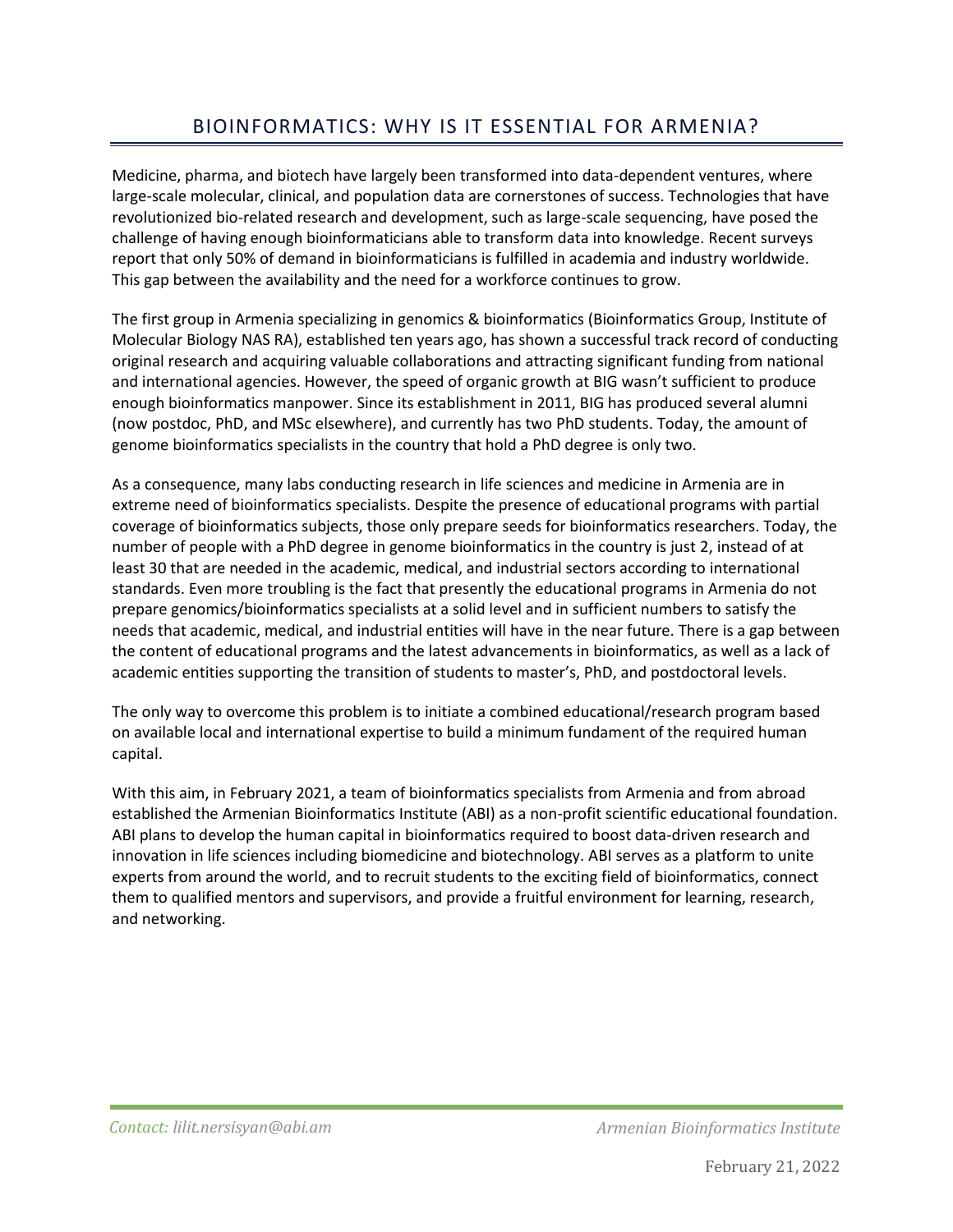### STAKEHOLDERS AND PROJECTS

Several research and educational institutions in Armenia need bioinformatics training and support, and most of them need temporary or permanent access to computing infrastructure to perform their research or computations needed for their courses or training activities. Below we summarize estimates for 2022.

- Armenian Bioinformatics Institute (a growing user base with currently 12 researchers, estimated to reach 20 by 2023)
- Institute of Molecular Biology National Academy of Sciences (NAS) of Armenia (Armenian atlas of cancer genomes, vine genome project, genomic surveillance of food-borne infections)
- Yerevan State University (iBOL reference genome mapping of Armenian Biodiversity, several projects in microbiome research)
- Institute of Botany NAS Armenia (mycology and lichenology research)
- Armenian National Agrarian University (selection of abiotic stress resistance traits in plants)
- Santé Arménie biological resource center
- Russian-Armenian University (research on induced pluripotent stem cells, ~ 15 students in bioinformatics per year)
- American University of Armenia ( $\approx$  5-10 students in bioinformatics per year)
- Yerevan State University (~ 2-5 students per year)

The number of organizations and the size of target groups are expected to increase year by year. With the proposed setup we will support around half of the needs described here. However, it is designed with further extension in mind and additional funds will make it possible to easily double or triple the computational capacity, as the size of human capital grows.

#### COMPUTING RESOURCES IN ARMENIA

Currently, ABI collaborates with the Institute for Informatics and Automation problems NAS RA (IIAP) in Armenia that provides virtual machines to the Institute of Molecular Biology (IMB) and the Armenian Bioinformatics Institute (ABI). ABI sets up bioinformatics software packages and databases on this server and provides access to up to 30 students/researchers in Armenia. However, the resources that can be allocated by IIAP (64 CPU nodes, 256 GB RAM, 10 Tb storage) have already reached their cap. To keep up with the growing needs of ABI, as well as research and educational systems in the country, it is required that we significantly expand the computing infrastructure to scale up the service for a wider community.

The government expects a supercomputer to arrive from Toulouse, however the exact date of its arrival is not known yet, and it will take a couple of years until it becomes functional and provides distributed computing access. We will apply for access on this server as well. Notably, by the experiences of our international partners, centralized "supercomputer solutions" are suboptimal for many applications. Therefore, it is urgently needed to set up a local bioinformatics computing infrastructure in Armenia independent of future supercomputer access options.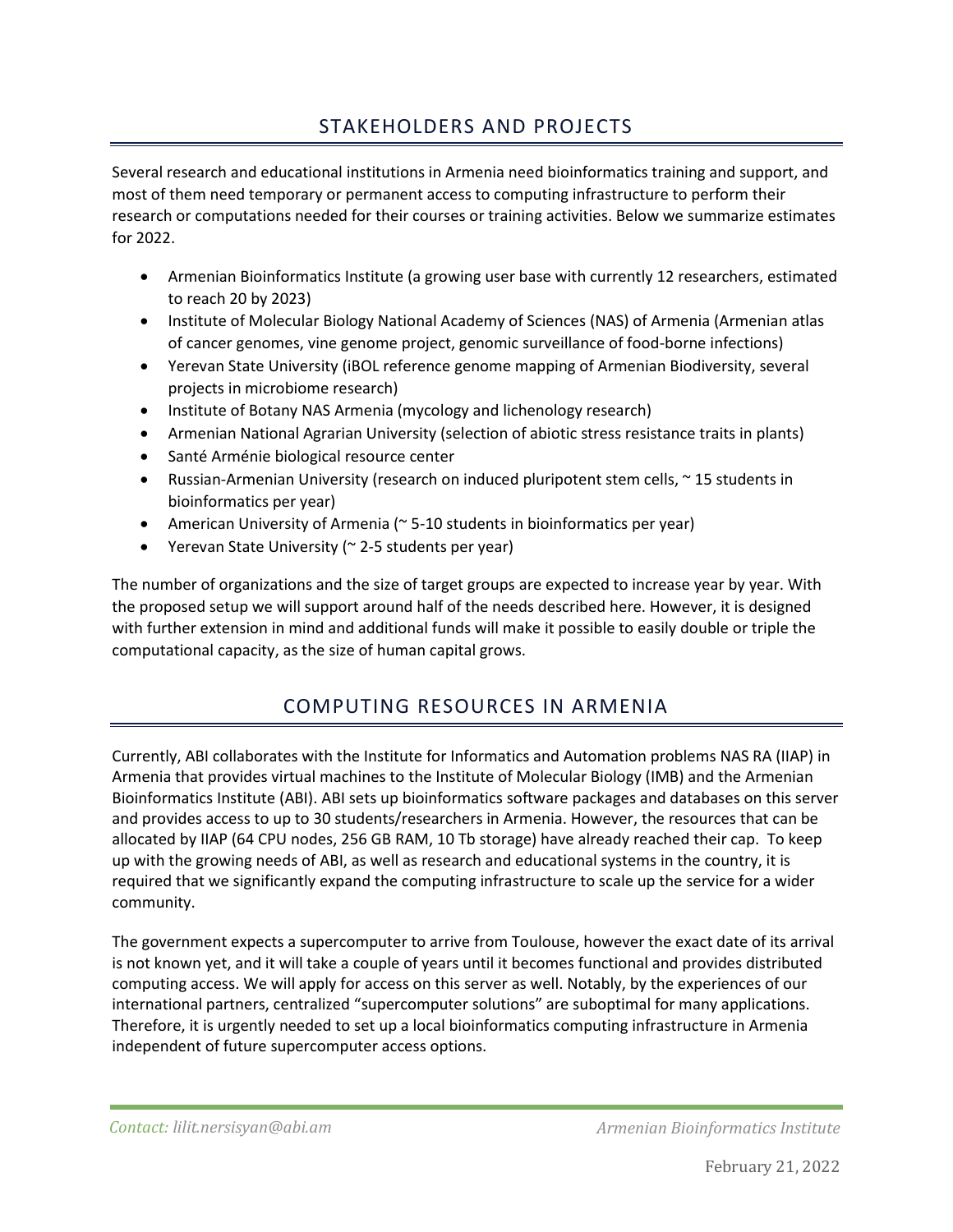but in the meantime, obtaining a local server and training experts to set up and support a bioinformatics computing infrastructure is the best temporary solution.

The cloud computing platforms, such the Amazon Web Services, cost a few hundred thousand USD per year for the specifications mentioned below, which is nearly twice as much, as we need for a local setup (and only a one-time cost). Moreover, security requirements for human genome data of national impact exclude web services as a working option in many situations.

#### PROPOSED HARDWARE AND SOFTWARE ARCHITECTURE

We are planning to set up an infrastructure with 128 cores (256 threads), 1 TB of random access memory (can be extended to 2TB), 48 TB of hard drive storage (can be extended to 96 TB), and 3xTB SSD. The server will be fed by a constant power supply (see below). The usage is planned for at least 10 years, and the capacity can easily be extended upon request in the next years.

The server will be set up and maintained by a dedicated server administrator employed at ABI.

#### HARDWARE

# SERVER INFRASTRUCTURE

We are planning to acquire a Dell PowerEdge R7525 model, with a total price of 48,450 \$. Please, find below the detailed specification of the server:

| Qty            | <b>Item Description</b>                                                  | <b>SKU</b>      |
|----------------|--------------------------------------------------------------------------|-----------------|
| 0              | Dell PowerEdge R7525 Server                                              | <b>210-AUVQ</b> |
| 1              | SAS/SATA Backplane                                                       | 379-BDSS        |
| 1              | Trusted Platform Module 2.0 V3                                           | 461-AAIG        |
| 1              | 12X 3.5 + Rear 2X 2.5 SAS/SATA with XGMI                                 | 321-BFDX        |
| 1              | AMD 7713 2.0GHz,64C/128T,256M,225W,3200                                  | 338-BZRM        |
| 1              | AMD 7713 2.0GHz,64C/128T,256M,225W,3200                                  | 338-BZRO        |
| $\mathbf{1}$   | Heatsink for 2 CPU configuration (CPU greater than or equal to 180W)     | 412-AATC        |
| $\mathbf{1}$   | Performance Optimized                                                    | 370-AAIP        |
| 16             | 64GB RDIMM, 3200MT/s, Dual Rank                                          | 370-AEVP        |
| 1              | RAID <sub>5</sub>                                                        | 780-BCDP        |
| 1              | PERC H745 Controller Adapter Low Profile                                 | 405-AAWR        |
| 6              | 8TB 7.2K RPM SATA 6Gbps 512e 3.5in Hot-plug Hard Drive                   | 400-ASIF        |
| 3              | 960GB SSD SATA Read Intensive 6Gbps 512 2.5in Flex Bay AG Drive, 1 DWPD, | 400-AXRL        |
| 1              | <b>Power Saving BIOS Settings</b>                                        | 384-BBBH        |
| 1              | <b>UEFI BIOS Boot Mode with GPT Partition</b>                            | 800-BBDM        |
| 1              | High Performance Fan x6                                                  | 750-ADGL        |
| 1              | Dual, Hot-Plug, Power Supply Redundant (1+1), 1400W, Mixed Mode          | 450-AJHG        |
| $\overline{2}$ | C13 to C14, PDU Style, 10 AMP, 6.5 Feet (2m), Power Cord                 | 450-AADY        |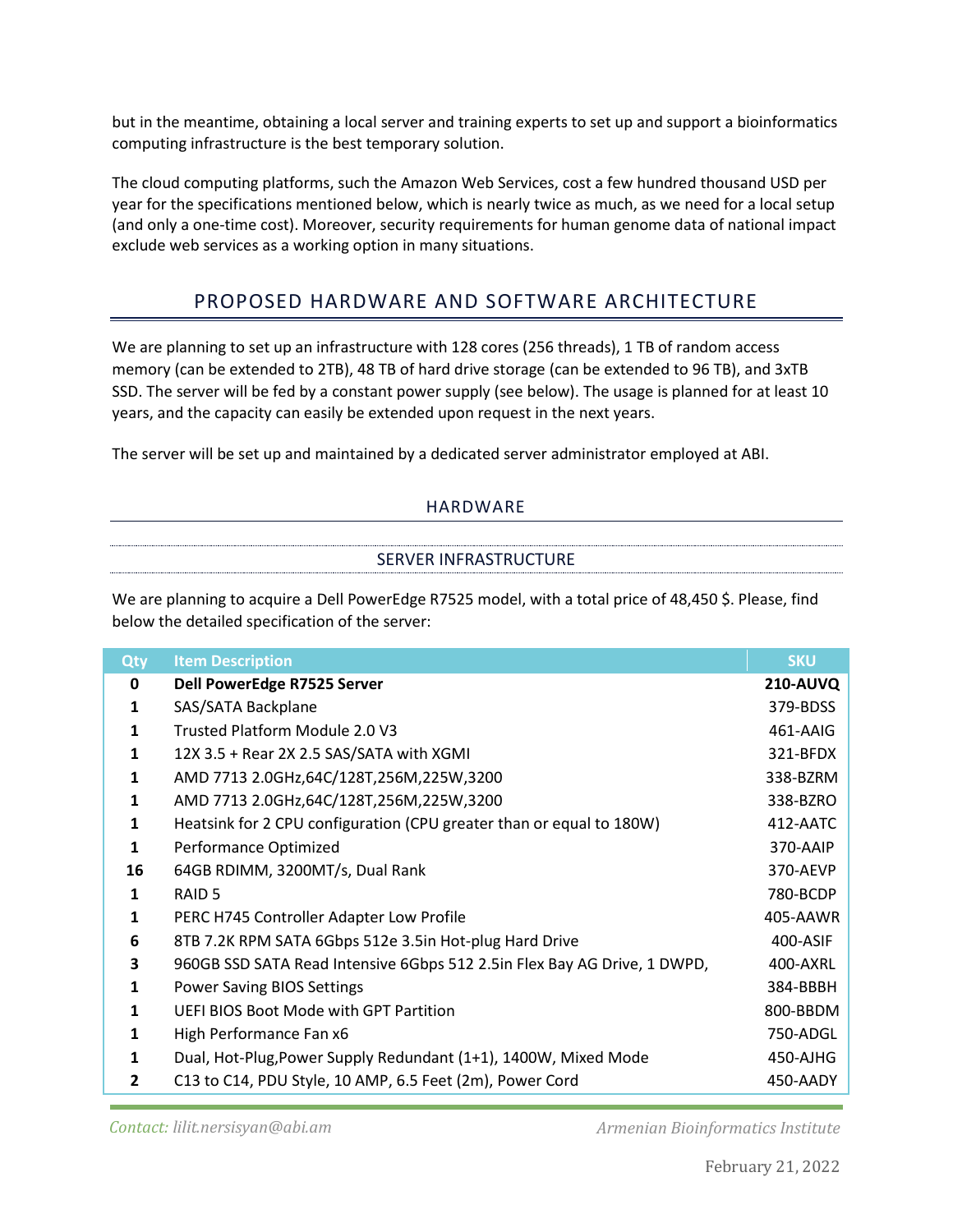| 1 | Riser Config 8, Half Length, 4 x16 slots                      | 330-BBPK |
|---|---------------------------------------------------------------|----------|
| 1 | PowerEdge R7525 Motherboard, with 2 x 1Gb Onboard LOM, MLK V2 | 384-BCWO |
| 1 | iDRAC9, Enterprise 15G                                        | 385-BBOT |
| 1 | Broadcom 5720 Quad Port 1GbE BASE-T Adapter, OCP NIC 3.0      | 540-BCOB |
| 1 | PowerEdge 2U Standard Bezel                                   | 325-BCHU |
| 1 | No Quick Sync                                                 | 350-BBYX |
| 1 | iDRAC, Legacy Password                                        | 379-BCSG |
| 1 | <b>ReadyRails Sliding Rails</b>                               | 770-BBBQ |
| 1 | Cable Management Arm, 2U                                      | 770-BDRQ |
| 1 | Fan Foam, HDD 2U                                              | 750-ACOM |
|   | 3Yr Warranty                                                  | 709-BBIY |

CONSTANT ELECTRICITY SUPPLY

To keep the server constantly up and running, we will obtain an up to 6kWt electricity generator, working on gasoline, with ABP/ATS and AVR functions, an onLine, manageable UPS, up to 2.5 kW output, as well as a rack cabinet 24U (including cooling and power systems).

#### SOFTWARE ARCHITECTURE

A list of free bioinformatics software (see Appendix 1) will be installed for everyone to load and use, at the same time enabling local installation of custom software for each user. In addition, databases commonly used by the bioinformatics community (*e.g.* human and mouse genomes, microbiome classification databases, *etc*) will be built and constantly updated.

The SLURM resource distribution system will be implemented for user-submitted jobs. The user groups from various universities and research institutions in Armenia will be given project-based access and space allocation.

The system administrator will have an opportunity to get training in the HPC centers in Germany and Sweden and will have consultation support from the University of Leipzig running a similar infrastructure. In turn, the administrator will be responsible for preparing user manuals, as well as providing short training to the users about how to use the computational resources efficiently.

#### FUNDING NEEDED

|                                                     | Item Cost, USD |
|-----------------------------------------------------|----------------|
| Hardware infrastructure   48500                     |                |
| Electricity supply stabilization $\vert$ 4500       |                |
| Support costs for 1 year (including travel)   15000 |                |

*Contact: lilit.nersisyan@abi.am*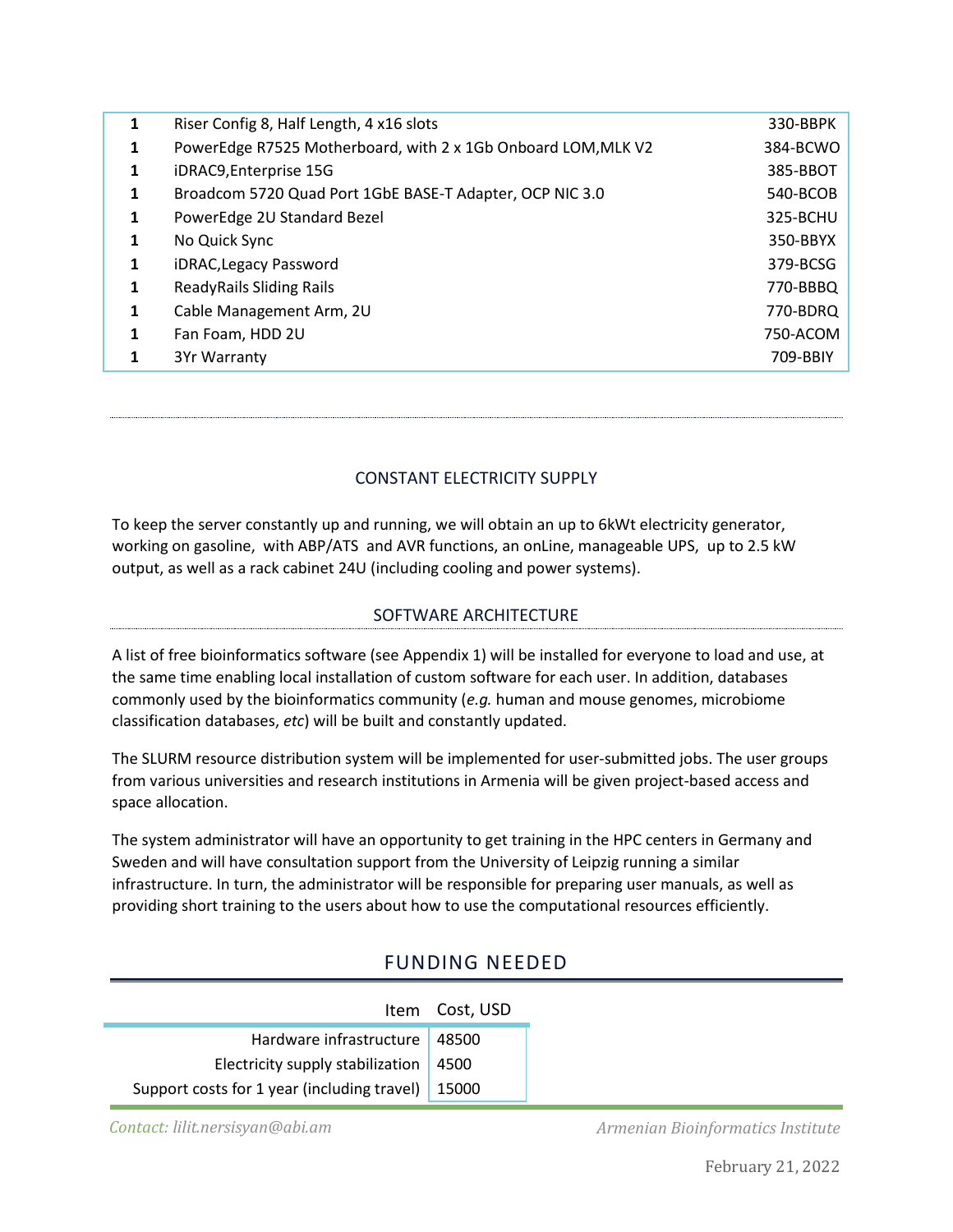**Total funds needed** 68000 **Funds available** 10000 **Funds to be raised** 58000

#### FUTURE DEVELOPMENTS

The proposed infrastructure will serve two main purposes: (i) satisfy the current needs for computing for researchers and students, and (ii) develop the expertise and human resource capacity to scale up for larger resources in the middle and long run.

ABI has recently applied for a Horizon Europe Twinning grant call, together with the Interdisciplinary Centre for Bioinformatics at Leipzig University, Germany, and the National Bioinformatics Infrastructure Sweden (NBI.am project). One of the purposes of NBI.am is to build a national computing infrastructure for Armenia that provides computing resources, bioinformatics software, and service support to researchers and students, and that hosts a bioinformatics core facility, providing more customized bioinformatics support to academic and industrial entities. NBI.am envisions an IT staff of up to 2 people, to get training not only in Armenia but also at the supercomputing centers in Sweden and in Germany. However, the project does not envision the hardware support to ABI, which we are planning to solve via the donation route.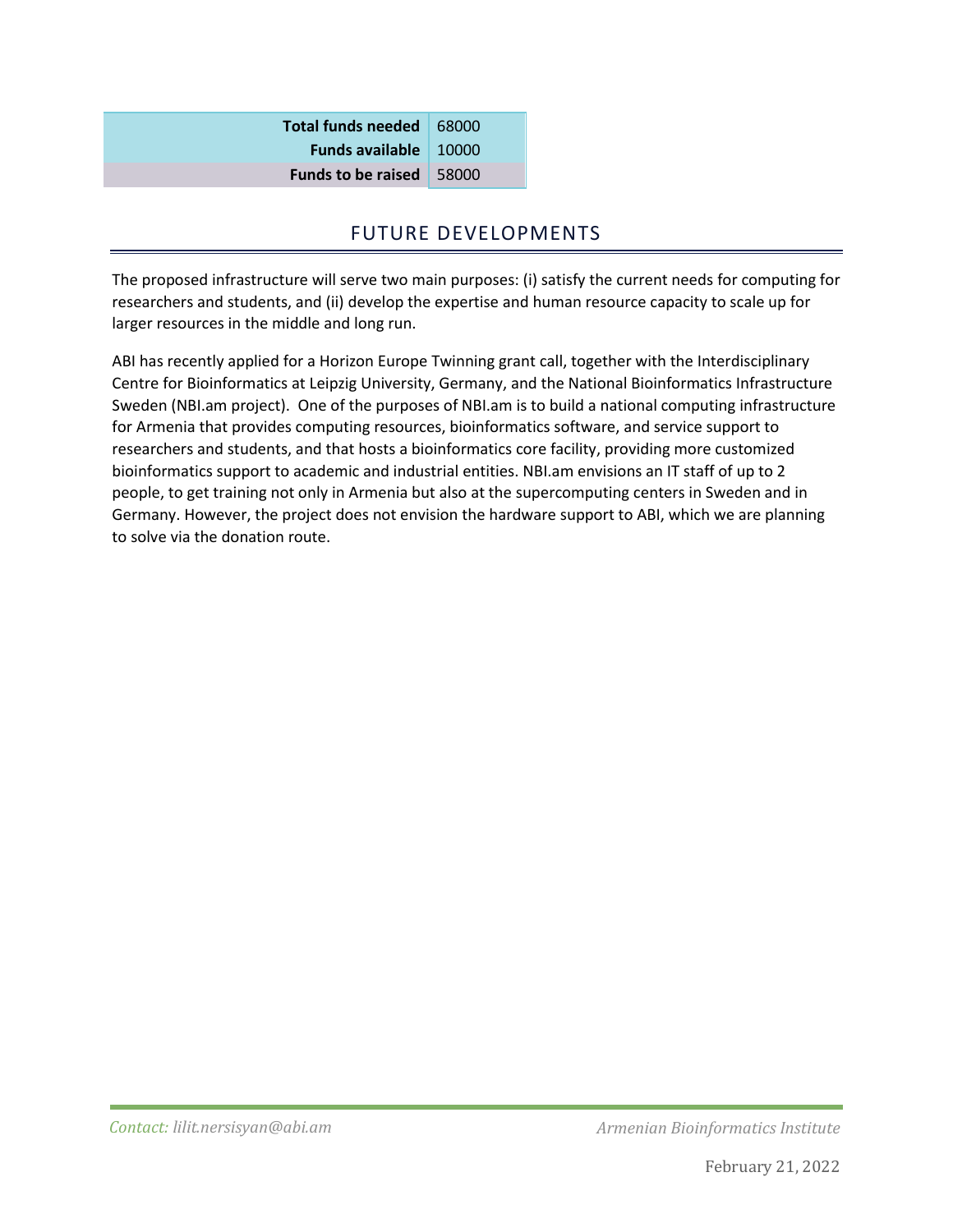# APPENDIX 1

#### LIST OF COMMONLY USED BIOINFORMATICS SOFTWARE PACKAGES

Below you may find some commonly installed software packages. This is not a comprehensive list and will be constantly updated upon request.

| <b>Software</b><br><b>Description</b>                                                                |  |
|------------------------------------------------------------------------------------------------------|--|
| <b>Compilers and build</b>                                                                           |  |
| tools                                                                                                |  |
| Git<br>A free and open-source distributed version control system designed to                         |  |
| handle everything from small to very large projects with speed and                                   |  |
| efficiency.                                                                                          |  |
| <b>Python 3 (does not</b><br>A programming language that lets you work quickly and integrate systems |  |
| conflict with python<br>more effectively.                                                            |  |
| module)                                                                                              |  |
| <b>Python</b><br>A programming language that lets you work quickly and integrate systems             |  |
| more effectively.                                                                                    |  |
| Designed from the beginning for high performance. Julia programs compile<br><b>Julia</b>             |  |
| to efficient native code for multiple platforms via LLVM.                                            |  |
| A cross-platform interactive process viewer. It is a text-mode application<br>htop                   |  |
| (for console or X terminals) and requires ncurses.                                                   |  |
| dynamic swap manager for Linux<br>swapspace                                                          |  |
| <b>Misc</b>                                                                                          |  |
| <b>GNU Emacs</b><br>An interpreter for Emacs Lisp, a dialect of the Lisp programming language        |  |
| with extensions to support text editing.                                                             |  |
| An open-source, cross-platform family of tools designed to build, test, and<br><b>CMake</b>          |  |
| package software.                                                                                    |  |
| A highly configurable text editor built to make creating and changing any<br><b>VIM</b>              |  |
| kind of text very efficient.                                                                         |  |
| <b>Statistics</b>                                                                                    |  |
| A free software environment for statistical computing and graphics.<br>R                             |  |
| <b>Libraries</b>                                                                                     |  |
| a command-line file compression program<br>bzip2                                                     |  |
| <b>libcurl</b><br>a free and easy-to-use client-side URL transfer library                            |  |
| unobtrusive compression library<br>zlib                                                              |  |
| <b>BLAST</b><br>An algorithm and program for comparing primary biological sequence                   |  |
| information                                                                                          |  |
| A software package for mapping DNA sequences against a large reference<br><b>BWA</b>                 |  |
| genome                                                                                               |  |

*Contact: lilit.nersisyan@abi.am*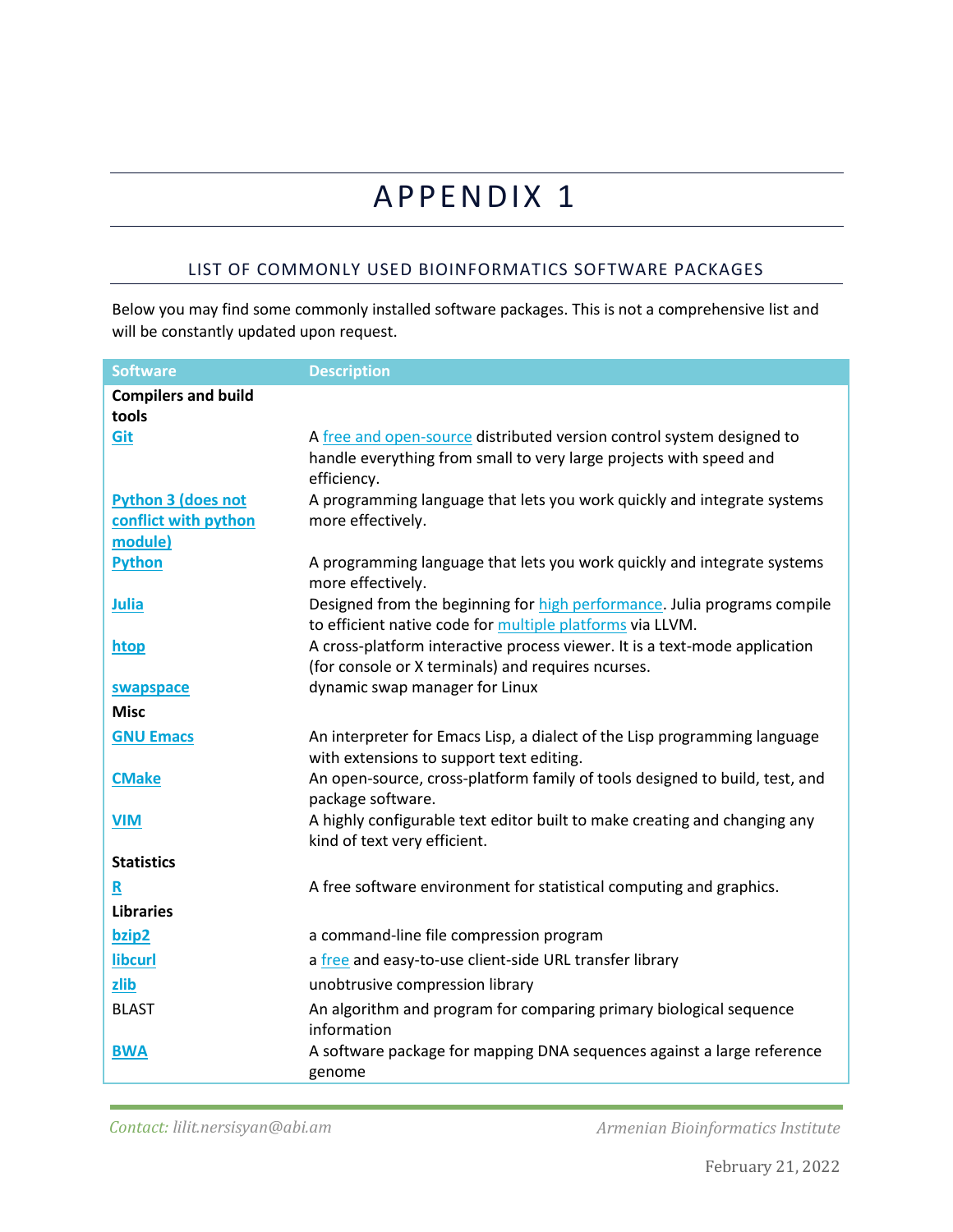| <b>ClustalW</b>               | a series of widely used computer programs used in bioinformatics for                                                                              |
|-------------------------------|---------------------------------------------------------------------------------------------------------------------------------------------------|
|                               | multiple sequence alignment.                                                                                                                      |
| <b>STAR</b>                   | Spliced Transcripts Alignment to a Reference                                                                                                      |
| <b>HISAT2</b>                 | a fast and sensitive alignment program for mapping next-generation                                                                                |
|                               | sequencing reads (both DNA and RNA) to a population of human genomes                                                                              |
|                               | as well as to a single reference genome.                                                                                                          |
| <b>Bioinformatics Misc</b>    |                                                                                                                                                   |
| <b>Bamtools</b>               | BamTools provides both a programmer's API and an end-user's toolkit for                                                                           |
|                               | handling BAM files.                                                                                                                               |
| <b>BCFtools</b>               | a program for variant calling and manipulating files in the Variant Call                                                                          |
|                               | Format (VCF) and its binary counterpart BCF.                                                                                                      |
| <b>BioPerl</b>                | an international association of users & developers of open source Perl tools                                                                      |
|                               | for bioinformatics, genomics, and life science                                                                                                    |
| <b>BioPython</b>              | a set of freely available tools for biological computation written in Python                                                                      |
|                               | by an international team of developers.                                                                                                           |
| <b>Bismark</b>                | A tool to map bisulfite converted sequence reads and determine cytosine                                                                           |
|                               | methylation states                                                                                                                                |
| gvcftools                     | a set of utilities to create and analyze Genome VCF (gVCF) files.                                                                                 |
| <b>HTSlib</b>                 | an implementation of a unified C library for accessing common file formats,                                                                       |
|                               | such as SAM, CRAM, and VCF, used for high-throughput sequencing data,                                                                             |
|                               | and is the core library used by samtools and bcftools.                                                                                            |
| <b>Integrative Genomics</b>   | a high-performance, easy-to-use, interactive tool for the visual exploration                                                                      |
| <b>Viewer</b>                 | of genomic data.                                                                                                                                  |
| <b>Integrative Genomics</b>   | a high-performance, easy-to-use, interactive tool for the visual exploration                                                                      |
| <b>Viewer Tools</b>           | of genomic data.                                                                                                                                  |
| <b>Kraken2</b>                | a taxonomic sequence classifier that assigns taxonomic labels to short DNA<br>reads.                                                              |
| ngsplot                       | collects a large database of functional elements for many genomes.                                                                                |
|                               |                                                                                                                                                   |
| <b>Picard</b>                 | a set of command-line tools for manipulating high-throughput sequencing                                                                           |
|                               | (HTS) data and formats such as SAM/BAM/CRAM and VCF.                                                                                              |
| <b>PLINK2</b>                 | a whole genome association analysis toolset, designed to perform a range<br>of basic, large-scale analyses in a computationally efficient manner. |
|                               | a python module for reading, manipulating, and writing genomic data sets.                                                                         |
| <b>PySam</b>                  |                                                                                                                                                   |
| <b>RSEM</b>                   | a software package for estimating gene and isoform expression levels from                                                                         |
|                               | RNA-Seq data.                                                                                                                                     |
| <b>SAMtools</b>               | a suite of programs for interacting with high-throughput sequencing data                                                                          |
| <b>SRA Toolkit</b>            | a collection of tools and libraries for using data in the INSDC Sequence Read                                                                     |
|                               | Archives.                                                                                                                                         |
| <b>UMI-tools</b>              | contains tools for dealing with Unique Molecular Identifiers (UMIs)/Random                                                                        |
|                               | Molecular Tags (RMTs) and single cell RNA-Seq cell barcodes.                                                                                      |
| <b>SnpEff</b>                 | annotates and predicts the effects of genetic variants on genes and proteins                                                                      |
| <b>String Graph Assembler</b> | a de novo genome assembler based on the concept of string graphs.                                                                                 |
| (SGA)                         |                                                                                                                                                   |
| <b>Spades</b>                 | an assembly toolkit containing various assembly pipelines                                                                                         |
| cd-hit                        | a widely used program for clustering biological sequences to reduce                                                                               |

*Contact: lilit.nersisyan@abi.am*